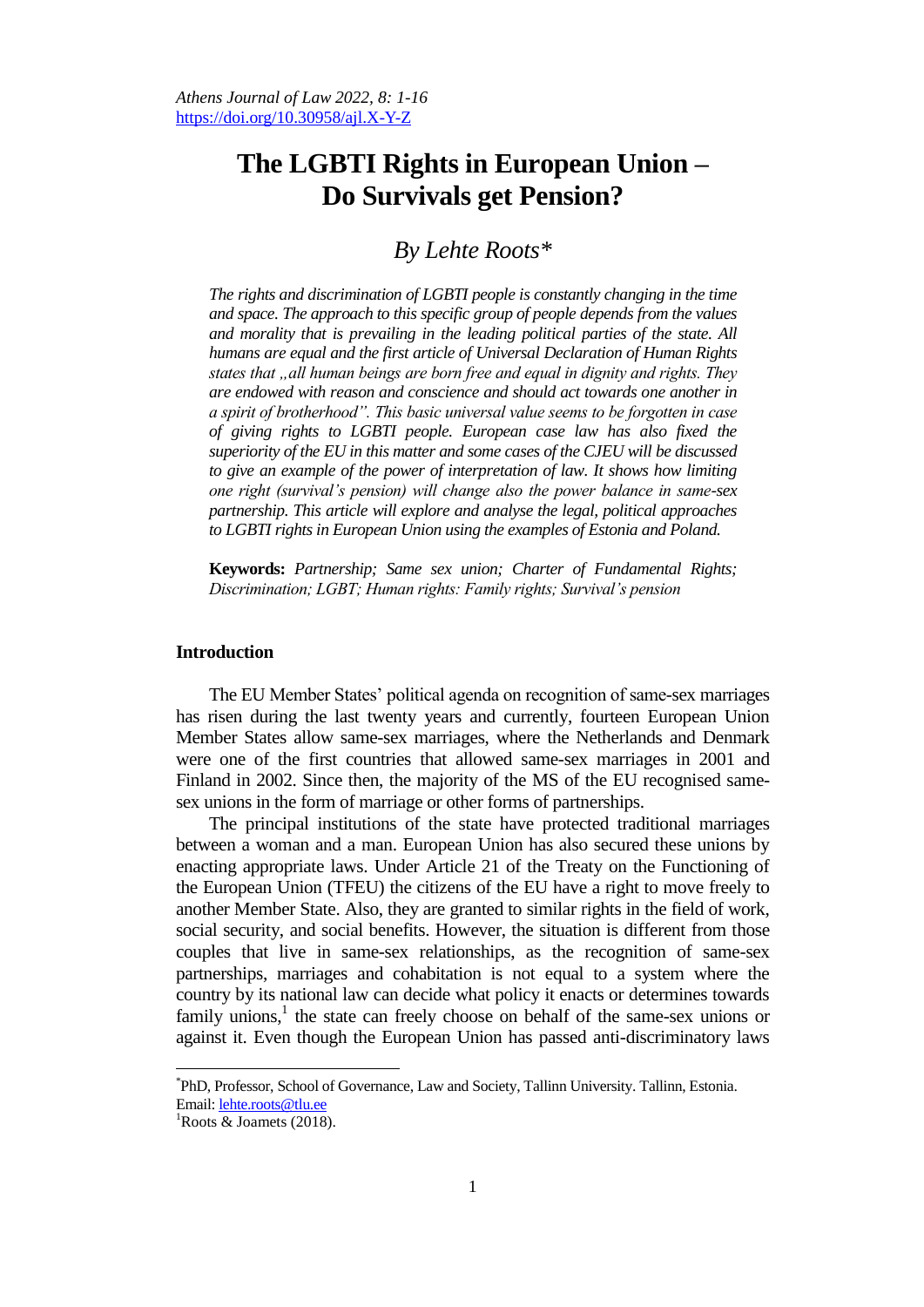and regulations that prohibit discriminative rules and actions based on sexual orientation, it has not entirely removed the inequalities that same-sex couples face. Diversity of family laws cause legal conflicts in case of cross border relationships.<sup>2</sup>

The Employment Equality Framework Directive (Council Directive 2000/78/ EC) that has been implemented by all the Member States has ensured the basic protection for individuals that are living in same-sex partnerships and marriages. It is Article 2 that explains the concept of discrimination Article 2 a states that "direct discrimination shall be taken to occur where one person is treated less favourably than another is, has been or would be treated in a comparable situation, on any of the grounds referred in the directive". According to Article 2b indirect discrimination shall be taken to occur where an apparently neutral provision, criterion or practice would put persons having a particular religion or belief, a particular disability, a particular age, or a particular sexual orientation at a particular disadvantage compared with other persons.

However, similar protection does not cover other areas that are important for the EU citizens that reside in another Member State due to their civil status. Furthermore, same-sex couples have encountered discrimination based on their sexual orientation in the field of social security, more precisely, on the survivor"s pensions, where the surviving spouse may claim survivor's pensions after their spouse has died. Even though the benefits, and the right to receive those benefits, differentiate from one country to another, the discrimination has been in place in those situations where same-sex unions have been considered to be equal with heterosexual unions. Therefore, such treatment based on the sexual orientation of the individuals can potentially hinder the free movement within the European Union.

The chapter investigates the problems that same sex couples face with equal treatment. The following article will examine and compare the legislation of Estonia and Poland by covering three main groups of same-sex unions, which are marriage, registered partnership and cohabitation.

Specific issue regarding the grants of survivor's pensions to same-sex couples is used as an illustration of the realistic discriminatory problem that needs a solution. The contemporary legislation of the European Union will be taken into account by analysing the responses of the European Courts.

## **The Role of European Union in attitude formation of the pro-LGBT**

In 2004, the European Union (EU) had its biggest enlargement that added eight Eastern-European countries (including Estonia, Poland), and two Mediterranean countries to the union. This was a strategically important enlargement as seven countries out of ten were formerly either member-or satellite states of the USSR. The enlargement was important to prevent Eastern bloc countries from further Russian influence. The European Union has a vastly different stance on the acceptance of sexual minorities than the Soviet Union. The

1

 $2$ Joamets & Roots (2015).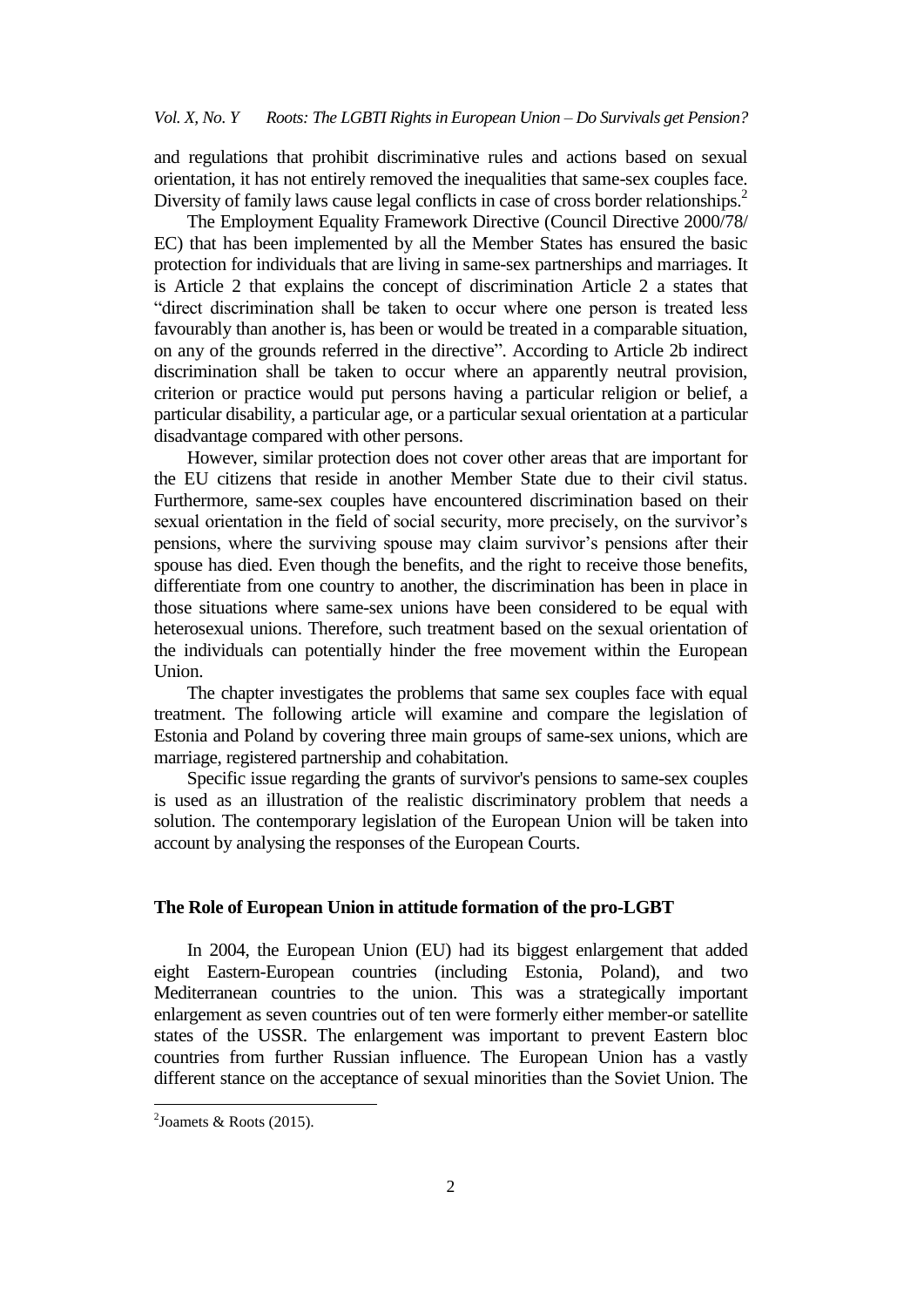EU operates on the principles that all people in its member states should be treated fairly and equally, including the treatment of sexual minorities. EU promotes equal rights among their member states, but Kollman points out that the EU lacks an enforcement method in the member states, even though they can use soft measures to slightly guide national policy outcomes.<sup>3</sup>

Apparently, the EU has more power among the applicant states than it does among member states. According to Pelz the EU is highly successful in enacting policy changes during the accession period through conditionality.<sup>4</sup> For example, Pelz found that in Montenegro and Serbia (both applicant countries) the pro-LGBT anti-discrimination legislation was passed quickly and smoothly even though the public view is predominantly against sexual minorities.<sup>5</sup> This creates the image that political elites simply pass laws in order to gain fast access to the EU. The Estonian Parliament prohibited discrimination of sexual minorities in the workplace in 2004. However, LaSala, who carried out interviews with homosexual participants for his empirical research, found that this was also only done under the pressure of fulfilling the European Union accession criteria<sup>6</sup>. However, once a country is part of the EU such as Estonia and Hungary, the success rate of the EU conditionality drops dramatically. Therefore, the theory of Europeanisation becomes increasingly important as it gives insight into the "enforcement of supranational rules in domestic contexts"<sup>7</sup> which in this case is the method the EU can use to promote LGBT rights in member states.

The soft measures which the EU uses in member states to promote LGBT rights are aimed to bring about more tolerance and acceptance. For example, ILGA-Europe (2014) found that the EU finances and uses various social campaigns to raise awareness, and cooperates with local pressure groups that stand for LGBT rights. Pelz also introduced the concept of social learning which can influence domestic policy makers by "repeated interactions with EU institutions<sup>8</sup> to persuade the policy makers into the specific goal.<sup>9</sup> However, Kollman pointed out that the Europeanisation theory is flawed as the acceptance of supranational policies through social learning still depends on the local politicians" willingness to accept foreign lobbying efforts.<sup>10</sup>

The first country to accept the Registered Partnership Act in Europe was Denmark in 1989. By 2015, 18 European countries have implemented the legislation, however only two countries have been ex-Soviet satellite states (Czech Republic in 2005 and Hungary in 2009) and one has been ex-Soviet member state (Estonia in 2016) Poland has not adopted relevant legislation. In fact there is still lot of resistance to accept the rights of LGBT in Poland.<sup>11</sup>

 ${}^{3}$ Kollmann (2009).

<sup>4</sup> Pelz (2014).

<sup>5</sup> Pelz (2014).

 ${}^{6}$ LaSala (2011).

 $7$ Pelz (2014) at 4.

 ${}^{8}$ Pelz (2014) at 4.

 $^{9}$ Pelz (2014).

 $10$ Kollmann (2009).

 $11$ Reid (2021).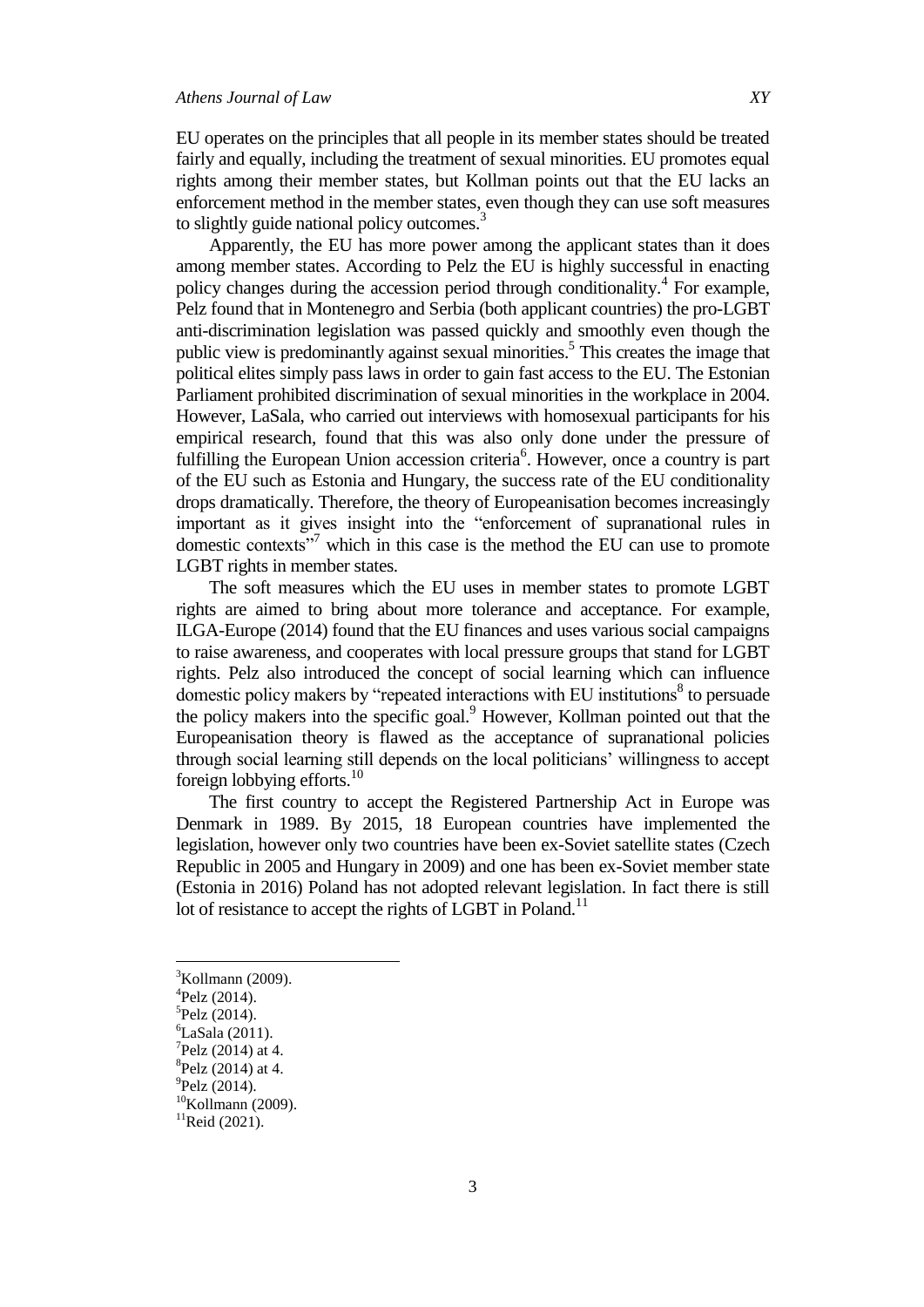Marriage and adoption rights have been granted in many other EU countries. Representatives of sexual minorities agree that state-level acceptance and protection have made significant improvements to their lives.

#### **Rules in European Union**

#### *Fundamental Freedoms of Same-sex Couples in the Treaty*

The Treaty of Lisbon was ratified by the Member States on 13 December 2007 and entered into force on 1 December 2009.<sup>12</sup> It amends the previous legislation of the EU and promotes efficiency, progress and democratic legitimacy.<sup>13</sup> Its core values lay on the respect to human rights on the broad spectrum.<sup>14</sup> The respect for equality, freedom and human dignity applies to all people including those who belong to minorities. These core values should also reflect the values of the Member States of the EU. According to Article 49 TEU, the Member State should respect and accept the values in order to become a member of the EU. Furthermore, other essential provisions reflect the values of the European Union. According to Article 3(3), there is a general obligation for the EU to combat social exclusion and promote social justice.

Article 10 of the TFEU determines that the EU should adopt policies and activities to combat discrimination based on sexual orientation. Regarding the competence of the EU, Article 19(1) of the TFEU lays down that "Without prejudice to the other provisions of the Treaties and within the limits of the powers conferred by them upon the Union, the Council, acting unanimously in accordance with a special legislative procedure and after obtaining the consent of the European Parliament, may take appropriate action to combat discrimination based on sex, racial or ethnic origin, religion or belief, disability, age or sexual orientation."<sup>15</sup> As regards to equal treatment, Article 9 of the TEU determines that "In all its activities, the Union shall observe the principle of equality of its citizens, who shall receive equal attention from its institutions, bodies, offices and agencies".

All these provisions promote and support social justice and provides the possibility for further development. In the case of unequal treatment and discrimination in the Member States, the EU is obliged to amend rules in order to combat those injustices.<sup>16</sup>

Furthermore, the concept of free movement of persons within EU contains the prohibition of discrimination based on nationality, and every citizen of the EU are entitled to exercise their fundamental rights and freedoms.<sup>17</sup> They are also entitled to social benefits, social security and other important cultural rights in another

 $12$ Roots (2009); Bonde (2009).

 $13$ Piris & Merkel (2017) at 48.

<sup>&</sup>lt;sup>14</sup>Piris & Merkel (2017) at 48.

 $15$ TEFU art 19

<sup>&</sup>lt;sup>16</sup>Ashiagbor, Countouris & Lianos (2012) at 137-138.

<sup>17</sup>Weatherill (2016) at 376.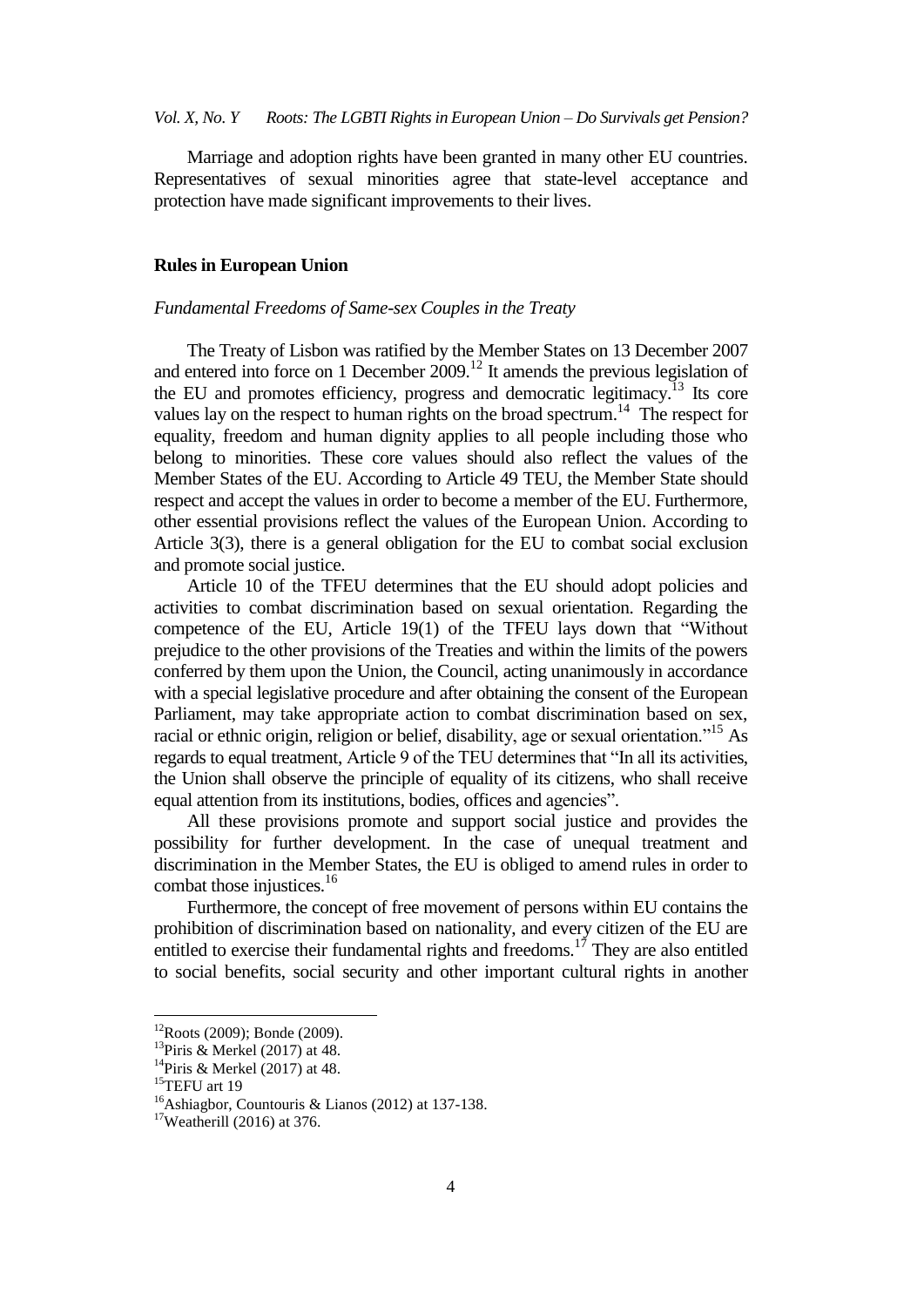Member State.<sup>18</sup> Numerous treaties and directives, where the latest, the Treaty of Lisbon, includes Treaty on European Union (TEU) and the Treaty on the Functioning of the European Union (TFEU), The EU Charter of Fundamental Rights and European Convention of Human Rights have guaranteed the abovementioned rights. In addition to nationality, discrimination based on sex, race, ethnic origin, sexual orientation, religion or belief is also prohibited and is accompanied by various EU directives. Declaration on the Elimination of All Forms of Intolerance and of Discrimination Based on Religion or Belief (1981) Art. 3 provides that "discrimination between human beings on rounds of religion or belief constitutes an affront to human dignity and a disavowal of the principles of the Charter of the United Nations, and shall be condemned as a violation of the human rights and fundamental freedoms proclaimed in the UDHR and enunciated in detail in the International Covenants on Human Rights, and as an obstacle to friendly and peaceful relations between nations".<sup>19</sup>

## *Fundamental Freedoms of Same-sex Couples under the Charter of Fundamental Rights*

Although the Charter of Fundamental Rights came into force in 2000, it, however, became fully legally binding only on 1 December 2009, when the Charter was incorporated into the Treaty of Lisbon and gave it the same status as European Union Treaties. With this change the European Union has positioned principles of human rights as one of the EU's most fundamental values<sup>20</sup> Furthermore, the above mentioned facts are affirmed by Article 6(1) of the TEU, where "The Union recognises the rights, freedoms and principles set out in the Charter of Fundamental Rights of the European Union of 7 December 2000, as adapted at Strasbourg, on 12 December 2007, which shall have the same legal value as the Treaties."<sup>21</sup>

Respectively, Article 6(3) of the Charter lays down that "fundamental rights, as guaranteed by the European Convention for the Protection of Human Rights and Fundamental Freedoms and as they result from the constitutional traditions common to the Member States, shall constitute general principles of the Union's law."<sup>22</sup> Therefore, the EU law places fundamental rights as general principles of the EU law, and the Member States should give them full effect by the national courts, and ensure that the national legal provisions are compatible with the principles. One of the most essential principles of the Charter of Rights is nondiscrimination. Article 21 of the Charter of Rights states that: "any discrimination based on any ground such as sex, race, colour, ethnic or social origin, genetic features, language, religion or belief, political or any other opinion, membership of a national minority, property, birth, disability, age or sexual orientation shall be prohibited. $123$  Therefore, there is a clear reference for forbidding discrimination

 $18$ Meenan (2007).

<sup>&</sup>lt;sup>19</sup>Declaration on the Elimination of All Forms of Intolerance and of Discrimination Based on Religion or Belief (1981), Art. 3.

<sup>20</sup>Peers, Hervey, Kenner & Ward (2014).

<sup>&</sup>lt;sup>21</sup>TEU at Art.  $6(1)$ .

<sup>&</sup>lt;sup>22</sup>Charter of Fundamental Rights, Art.  $6(3)$ 

<sup>&</sup>lt;sup>23</sup>The Charter of Fundamental Rights, at Art. 21.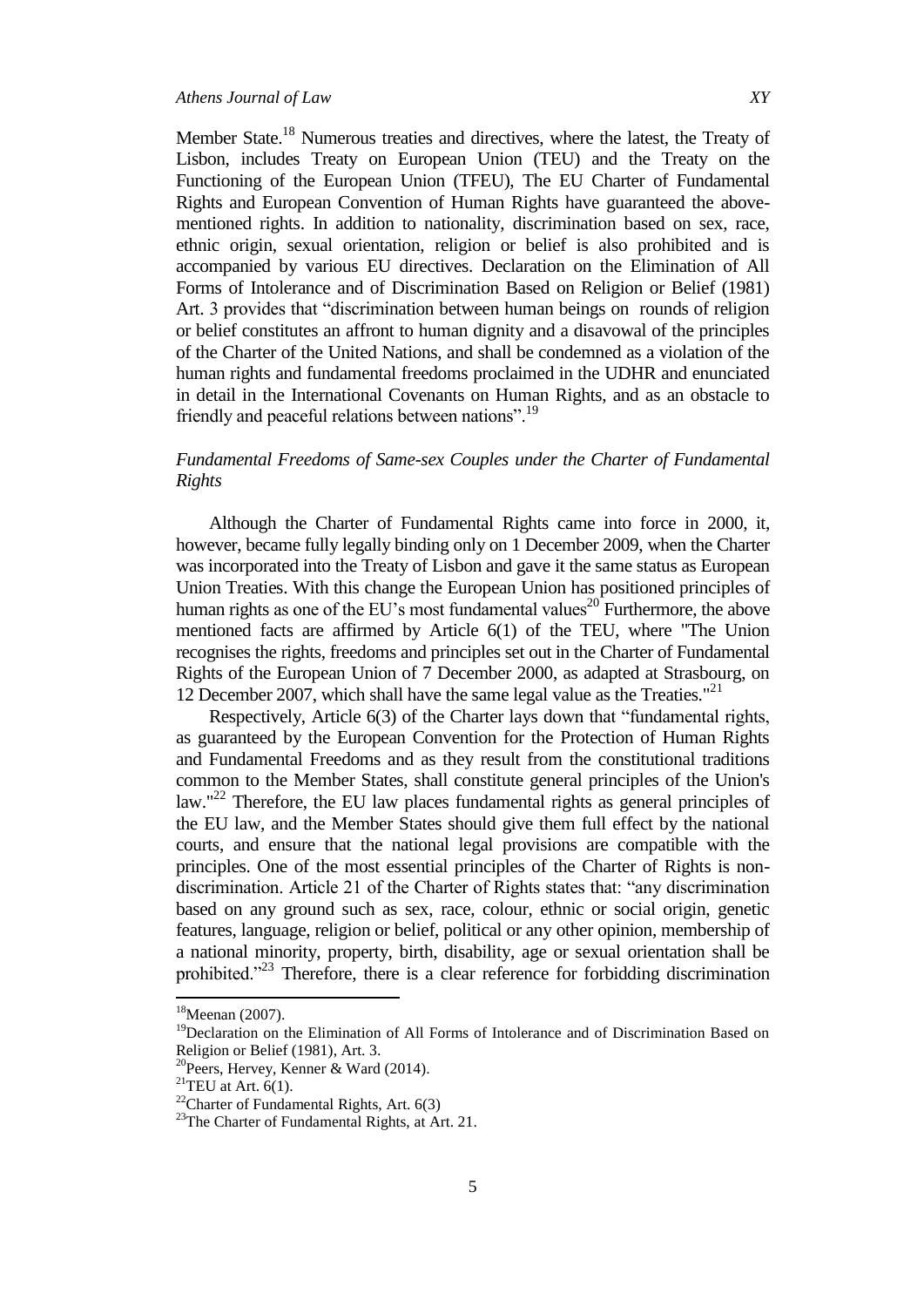#### *Vol. X, No. Y Roots: The LGBTI Rights in European Union – Do Survivals get Pension?*

based on sexual orientation, and this has been confirmed by the ECJ in the case between Accept Association and the Consiliul Naţional pentru Combaterea Discriminării.<sup>24</sup> In this case Mr Becali, a manager of the football club, excluded the possibility of hiring a homosexual footballer. The CNDC gave Mr Becali a warning on the grounds of giving harassing statements that had the purpose of violating the dignity of the player. The ECJ concluded that Mr Becali acted in possible violation of the Directive 2000/78/EC22 by directly discriminating the player.

As regards to the rights relating to marriage and founding a family, the Charter of Rights does not prohibit nor impose the rights in granting marriage rights to same-sex couples. It leaves the decision of family foundation and marriage rights to the Member States and their national legislation. However, under the decision rendered by the European Court of Human Rights, has been recognised that samesex couples that have concluded their marriage in their own Member State should receive some form of legal recognition, at least in the form of civil union. This has also been confirmed by the European Court of Human Rights.<sup>25</sup> In the case, three same-sex couples complained about the non-existing alternative to marry under the Italian law. The Court acknowledged the need for the legal recognition of same-sex relationships as the applicants could not enjoy and gain access to the rights that heterosexual couples enjoy. The Court stated, that the Italian State should ensure certain basic fundamental rights to the couples that are in a committed relationship, such as, mutual rights and obligations, including moral and material support, maintenance obligations and inheritance rights. By providing recognition and protection of the same-sex unions, the applicants would not impose a burden on Italian State.

As it is clear that the Treaty of Lisbon and the Charter of Rights are intertwined by virtue of Article 6 of the TEU, the EU law confers the legitimacy and obligatory application of the Charter of Fundamental Rights. The principle of non-discrimination laid down in Article 21 of the Charter, discusses the antidiscriminatory treatment based on sexual orientation, whereas article 19 TFEU specifies that in case of discrimination based on sexual orientation, the EU should take appropriate action to combat the discrimination. The family members also include the same-sex spouses.

The Court of Justice of the European Union (CJEU) in the judgement *Relu*  Adrian Coman and others *v* Inspectoratul General pentru Imigrari and Others<sup>26</sup> has clarified it in its case law. In this case, same-sex partner Mr Hamilton and Mr Coman, who were legally married, wanted to move to Romania. Mr Hamilton applied for a residency permit based on Directive 2004/38/EC. However, he was denied a residency permit because he was not considered as a "spouse" according to the national law (Romanian law), which did not permit same-sex marriage or same-sex marriage that was entered in another state. In order to apply the EU law in a correct manner the Romanian Constitutional Court requested a preliminary ruling before ECJ. The court had to determine whether:

 $^{24}$ (C-81/12).

<sup>25</sup>*Oliari and others* v *Italy.*

 $26$ (C-673/16)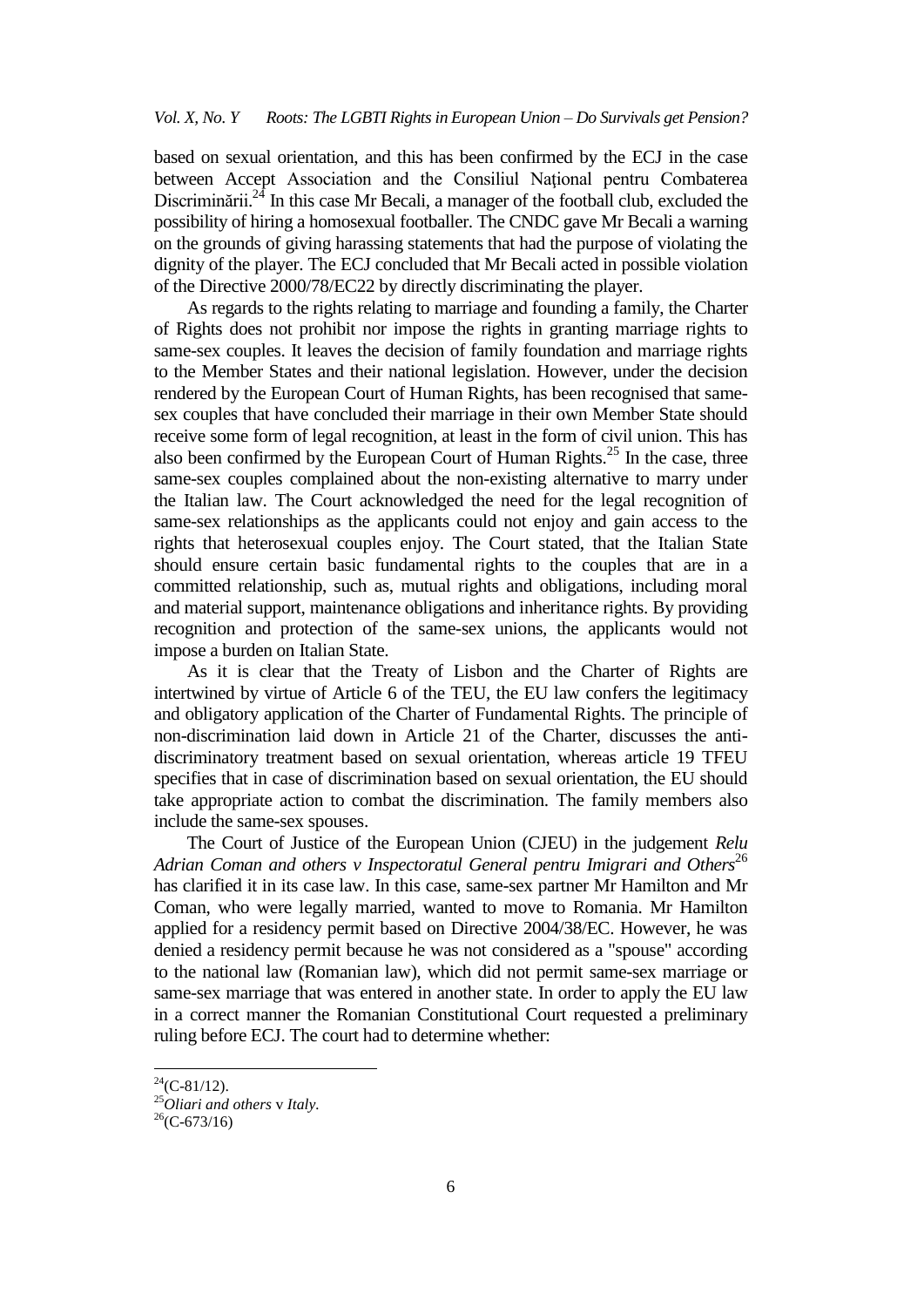- 1. "Spouse" in Article 2(2)(a) of Directive 2004/38/EC "includes the samesex spouse, from a State which is not a Member State of the European Union, of a citizen of the European Union to whom that citizen is lawfully married in accordance with the law of a Member State other than the host Member State"<sup>27</sup>.
- 2. If the spouse includes same-sex spouse, can the host State grant a residency permit.

The ECJ and Advocate General concluded in their opinions that the wording of Article 2(2)(a) is presented by a gender-neutral way when referring to marriage, and this leaves a room for further interpretation and intention not to limit further societal changes within the Member States. Furthermore, the Advocate General referred to Article 9 of the Charter of Rights and the European Convention on Human Rights and recalled the case law of the ECtHR on *Taddeucci and McCall* v I*taly*, where the Court ruled that the refusal to grant a residence permit on family grounds to an unmarried same-sex couple, consisted an unjustified discrimination based on sexual orientation. They also stated that Directive includes nondiscrimination clause, including same-sex couples as "a spouse".

Moreover, according to the ECJ and "established case law, the restriction on the right to freedom of movement for persons may be justified if it is based on objective public-interest considerations, and if it is proportionate to a legitimate objective pursued by the judgement law. However, in order to rely on the justification of public policy there should be a genuine and sufficiently serious threat to a fundamental interest of the society since derogation from a fundamental freedom must be interpreted strictly. Finally, "an obligation to recognise such marriages for the sole purpose of granting a derived right of residence to a thirdcountry national does not undermine the national identity or pose a threat to the public policy of the State concerned". Therefore, the concept "spouse" in Directive 2004/38/the EC should include spouse of the same sex. So the Court of Justice of European Union is clear about the treatment of same sex couples they should be treated equally with other couples. The court also stated that the same-sex spouse should be granted the residence permit for more than three months in the Member State so in this case the EU law prevails over the national law. This case had an impact on changing the legal landscape by promoting and recognising the samesex relationships within the EU.

Furthermore, European Court of Human Rights has also taken its stand on the protection of the family. In the practice of the ECtHR, the concept of family life includes unregistered cohabitation of a man and a woman as well as non-traditional families, such as cohabitation of homosexuals and transsexuals and their children born through the donation of sperm and artificial insemination or surrogacy of one of the partners. The Court has stated that the term "family life" in Article 8 of the ECHR does not only cover families based on marriage, but may also cover other *de facto* relationships. Several factors may be relevant in deciding whether a relationship constitutes family life, including whether the couple lives together, how long the relationship is between them, and whether they have expressed

 $^{27}$ Directive 2004/38/EC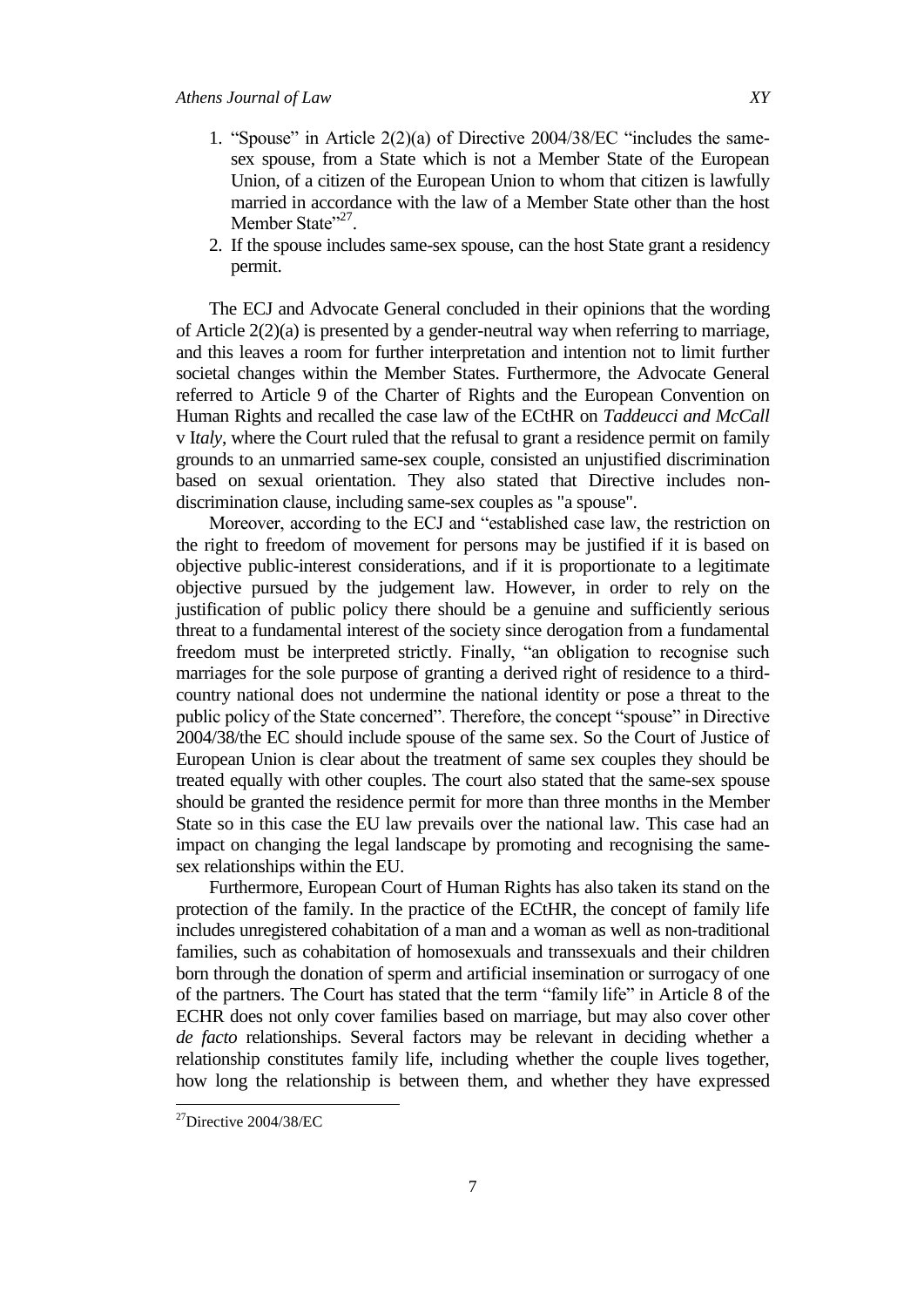commitment to each other when having children or "in any other way. "<sup>28</sup> At the same time, the ECtHR has limited family life to the concept of a "core family". Thus, the ECtHR has not recognised the relationship between an adult child and his or her parent as family life unless a relationship of dependence between them has been further established.<sup>29</sup> According to the case law of the Court of Justice, cohabitation is not always an obligatory feature of the family, eg in the case of a relationship between a child and a parent<sup>30</sup> or when persons are permanently committed to a relationship. $31$  The Court also recognises family relationships within the meaning of Article 8 as links between close relatives. $32$ 

Whereas the ECtHR previously considered same-sex cohabitation rather to be protected as private life, since 2010 cohabitation has also been protected as family life in the practice of the ECtHR. The ECtHR saw no reason to consider cohabitation of heterosexuals to be family life, but cohabitation of same-sex couples to be purely private, as same-sex couples can similarly live together in a stable, committed relationship<sup>33</sup>. In these cases, the ECtHR assessed Article 8 in conjunction with Article 14, which prohibits unequal treatment.<sup>34</sup>

## **Rights of same Sex Couples in Estonia and Poland**

Family is an essential part of society and it is a reflection of societal norms and social morals. Currently societies are dominated by the heterosexual norms and has had impediments in recognising different family units.<sup>35</sup> The norms within societies are changing in time and become more liberal and also it has affected the same sex couples they have enjoyed the recognition their family rights but there are still inconsistencies to which level the countries offer the protection to their family.<sup>36</sup> As discussed before various human rights mechanisms promote same– sex relationships through marriage or other arrangements and the increasing numbers of states have followed the same paths by amending their legislation. This is the competence of the states that they can regulate the family law. The competence of the European Union in this matter is minor as it can act on behalf of its competence given by the Treaties.

To illustrate the problems that LGBT community faces it is important to look at the societies themselves and the historical background. The satellite states in Eastern Europe were officially sovereign, but in actuality the USSR had the political, economic and military control over these satellite states.

<sup>28</sup>*X, Y and Z* v *The United Kingdom*.

<sup>29</sup>*Slivenko* v *Latvia* at § 97; *Senchishak* v *Finland* at 54-55.

<sup>30</sup>*Boughanem* v *France*.

<sup>31</sup>*Vallianatos and oth* v *Greece*, at 49, 73; *Oliari and oth*. v *Italy* at 169.

<sup>32</sup>*Marckx* v *Belgium*.

<sup>33</sup>*Shalk and Kopf* v *Austria*; *Vallianatos and oth* v *Greece.*

<sup>34</sup>*Pajić* v *Croatia*; *Taddeucci and McCall* v *Italy*; *Orlandi and Oth* v *Italy*.

 $35H$ odson (2004).

<sup>36</sup>Lee (2010) at 17-18.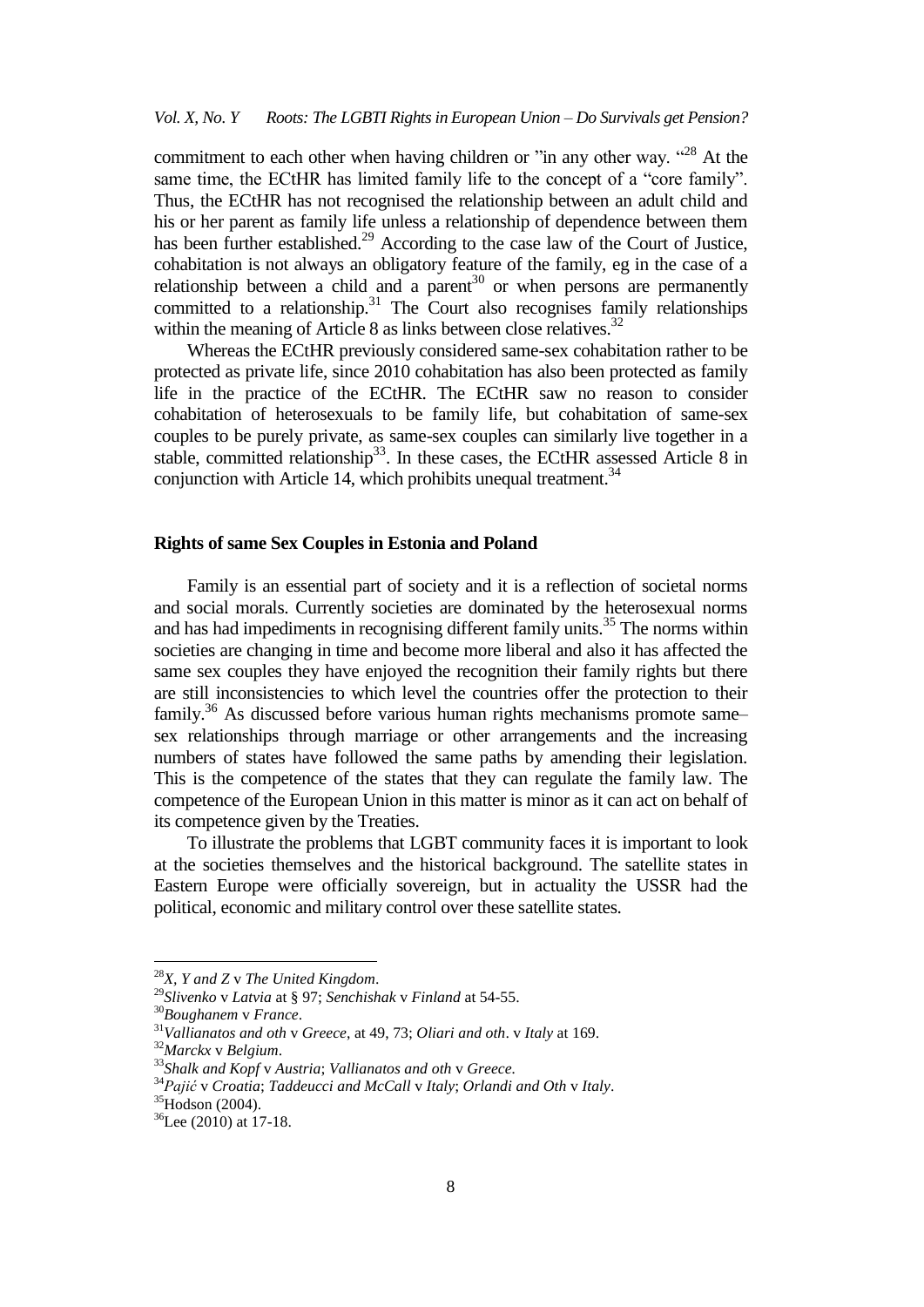Poland and Estonia are part of the East European countries built upon democratic values and promoting equality and freedom to its citizens. Religion in Poland is officially separated from the state but the society is highly influence by the Catholic Church.<sup>37</sup> The concept of family unit is very traditional and it is confirmed by the Constitution of the Republic of Poland which was enforced on  $17<sup>th</sup>$  of October in 1997.<sup>38</sup> According to art 18 of the Constitution, marriage is a union between man and a woman therefor also Polish marital law sees the concept of marriage as a heterosexual union.<sup>39</sup> According to Takács, Dombos, Mészáros & Tóth religion is the most important factor in reference to tolerance towards sexual minorities.<sup>40</sup>

Estonian constitution art 27 states that the family is a foundation of the society and is under protection of the state. It sates also that "spouses have equal rights" but does not specify if the spouses have to be from opposite sex. More specific rules are written down in the Family Act.

As members of the European Union Poland and Estonia have to follow the Charter of Fundamental Rights of the European Union. Poland has acceded to Protocol no. 30 on the application of the Charter of Rights to Poland which gives a chance to opt out and can limit the application of the Charter. As EU law is supranational law the Charter should prevail over national legislation but according to the art 8 of the Constitution of Poland, the Constitution should be supreme law and the provisions should apply directly.<sup>41</sup>

Moreover, there has been argued whether the Protocol should be interpreted in the way that it should not contradict the moral values of the country. This applies then also to the provisions of family law and LGBT rights. $^{42}$  As Noack and Cibanou write the Polish regions are not welcoming the EU rules.<sup>43</sup>

The concept of family unions in Estonia has changed from having only traditional marriages to decriminalising homosexuality and allowing registered partnerships.

There is still quite a big percentage of people (43%) who do not support the same sex attraction acceptable in Estonia.<sup>44</sup>

According to the 2021 survey for the first time, more than half of the respondents consider same-sex attraction completely or somewhat acceptable  $(53\%)$ .<sup>45</sup> This survey was conducted among the residents of Estonia and it is remarkable that acceptance has raised 12% compared to 2019. Estonian speaking population is more tolerant as 61% of those questioned accepted these relationships but only 38% of those who speak other languages agreed with this statement. It is an interesting phenomenon to study why the society is divided in this question on the basis of language knowledge.

 $37$ Slootmaeckers, Touguet & Vermeersch (2016) at 108.

<sup>38</sup>The Constitution of the Republic of Poland.

<sup>39</sup>Johnson (2015) at 64.

<sup>40</sup>Takács, Dombos, Mészáros & Tóth (2012).

<sup>&</sup>lt;sup>41</sup>The Constitution of the Republic of Poland, Art.8

 $42$ Kastelik-Smaza (2018) at 104

<sup>43</sup>Noack (2019); Ciobanu (2020).

<sup>44</sup>Estonian Human Rights Centre (2022).

<sup>&</sup>lt;sup>45</sup>Ibid.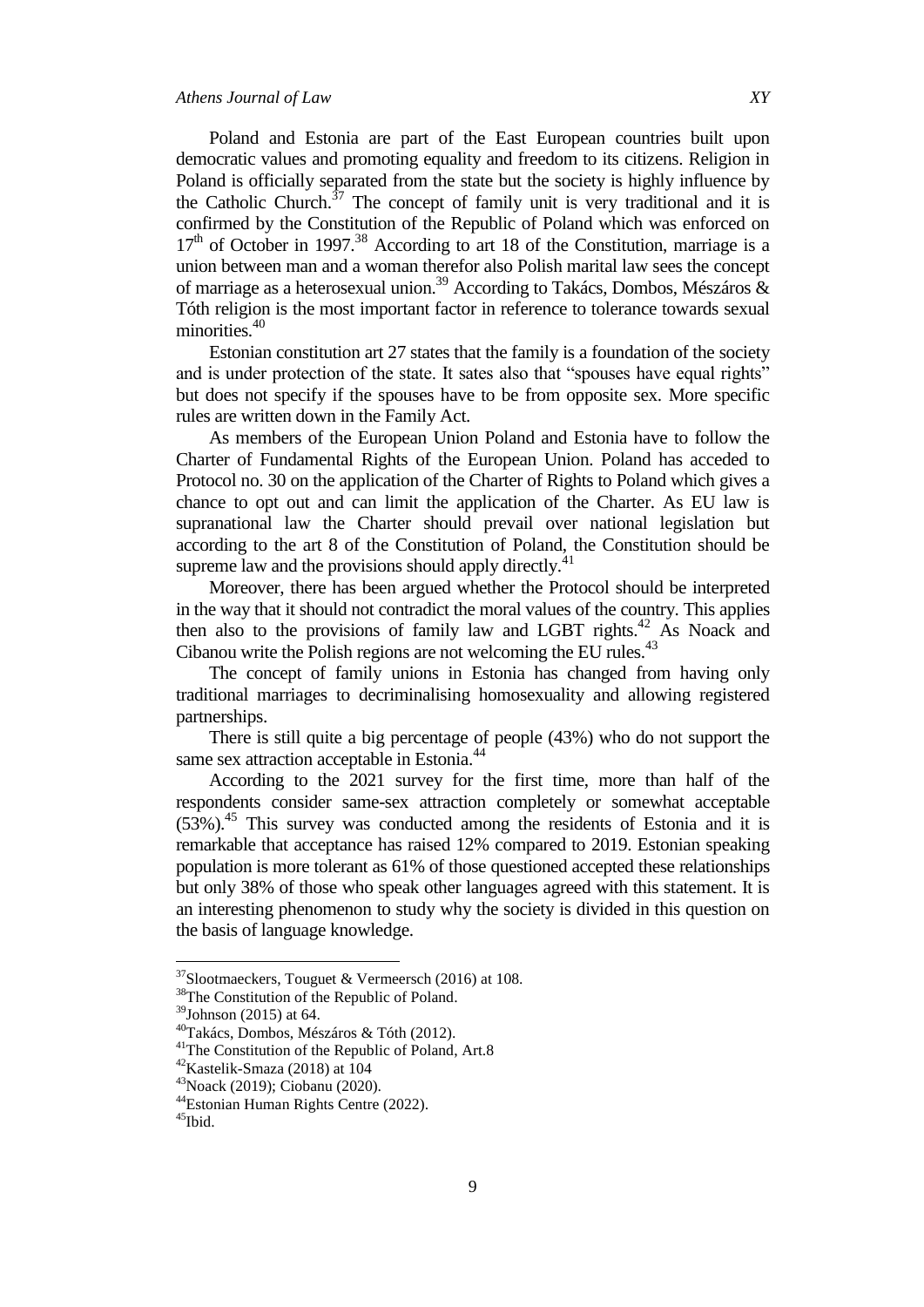#### *Vol. X, No. Y Roots: The LGBTI Rights in European Union – Do Survivals get Pension?*

42% of respondents consider same-sex attraction completely or somewhat unacceptable. Differences in attitudes are mostly related to age, native language and level of education. Respondents mostly regard same-sex attraction as unacceptable because they think that it is abnormal or unpleasant. Remarkably, according to the survey conducted by Turu-uuringute AS in 2012 "Society's attitude towards homosexuality as a whole is considered less tolerant than it really  $is''<sup>46</sup>$ . This raises hope that there is increasing possibility to improve the legal norms too that would facilitate the rights of same sex couples.

Regarding the rights of LGBT 72% of Estonian speaking agreed that samesex partners should have the opportunity to officially register their partnership and 53% of Estonian speaking persons agreed that same-sex partners (gays and lesbians) should have the right to marry each other. There is more tolerance in Estonian society for registered partnership but less tolerance for the marriage.<sup>47</sup> It shows that the traditional conception of marriage is still strongly supporting the marriage between man and a woman. Article 26 of the Estonian constitution states that "Everyone has the right to the inviolability of private and family life. State agencies, municipalities and their officials shall not interfere with the family or private life of any person, except in the cases and pursuant to a procedure provided by a law to protect health, morals, public order, or the rights and freedoms of others, to prevent a criminal offence or to apprehend a criminal offender." Marriage is regulated in Estonian Family Law Act and it was passed  $18.11.2009<sup>48</sup>$ . According to this act art 1 a marriage in Estonia is contracted between a man and a woman and the basic principle is that the adults can get married.

In Poland the law governing the family came into force 1964.<sup>49</sup> According to art 1 of Family and Guardianship Code the marriage is concluded between a man and a woman. Polish law does not recognise the same-sex marriages and partnerships. Still the couples can cohabit although the official marriage and partnerships are not allowed. According to Article 115(11) of the Family and Guardianship Code, "A next of kin is a spouse, an ascendant, descendant, a brother or sister, relative by marriage in the same line or degree, a person being an adopted relation, as well as his spouse, and also a person actually living in cohabitation."<sup>50</sup> According to this provision persons can enjoy informal romantic relationships and live in the same household. Furthermore, discrimination is forbidden by the art 32 of the Polish Constitution.<sup>51</sup> In this comparison Estonia and Poland in the normative viewpoint are similar. But the government policy is different and depends a lot from the governing political party views.

 $46$ Turu uuringute AS, 2012.

 $47$ Ibid.

<sup>48</sup>RT I 2009, 60, 395

<sup>&</sup>lt;sup>49</sup>The Family and Guardianship Code 1964, Poland.

<sup>50</sup>The Penal Code Act of 6 June 1997

<sup>51</sup>Konstytucja Rzeczypospolitej Polskiej of 2 April 1997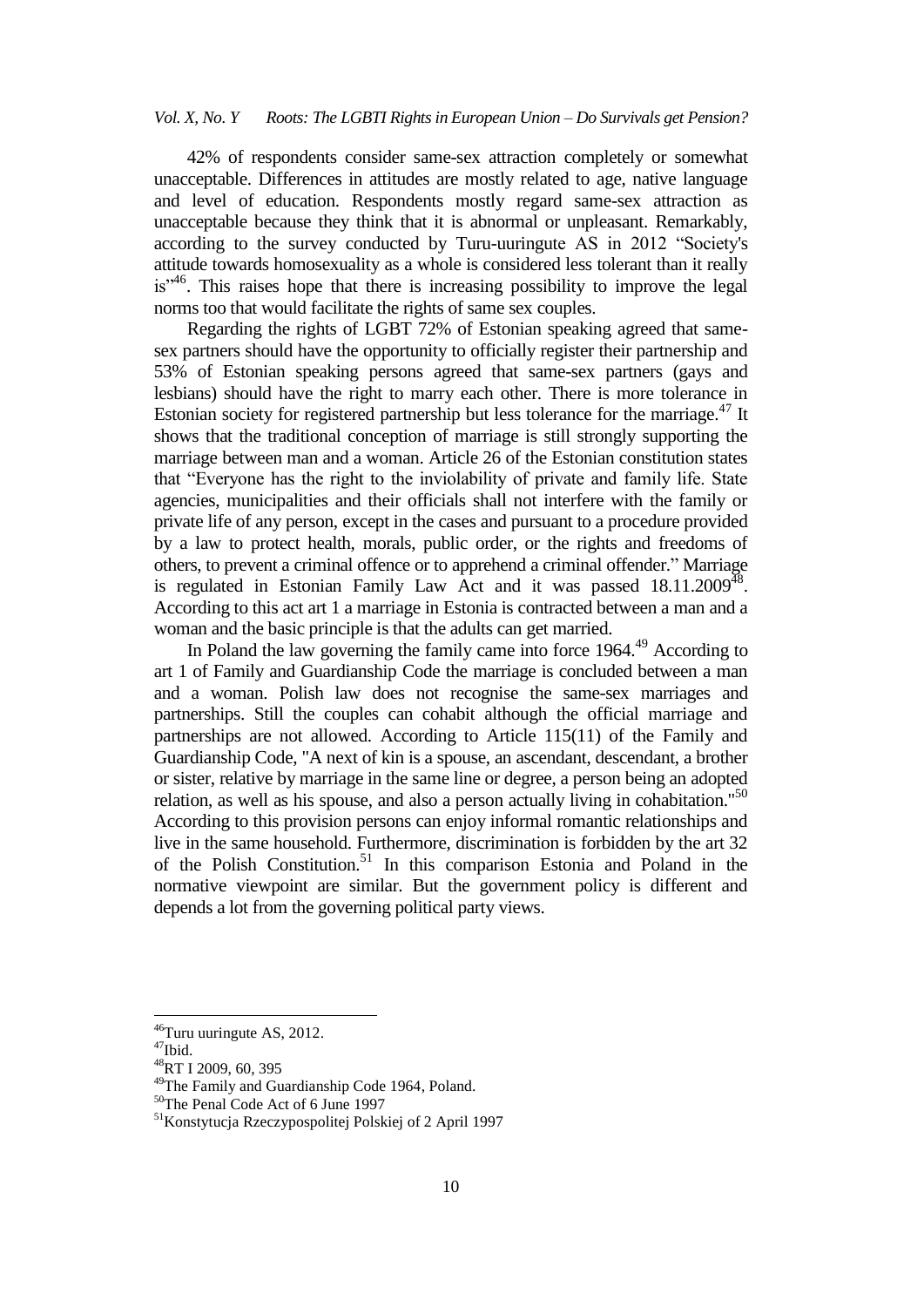#### **Survival's Pension as an Example of Unequal Treatment**

One field, where the unequal treatment of persons in legal marriages and cohabitation of same sex couples leads to discrimination, is the survivor"s pension which by the law cannot register their marriage and become legally spouses is the field of survivors' pension. Survivor's pension is the benefit that the survived spouse may be entitles after the other spouse has died. In Poland these pensions are regulated by the Act on Retirement Pension.<sup>52</sup> The pensions are granted to a survived spouse due to the deceased spouse's contributions paid into the pension scheme for a sufficient amount of time. $53$  In order to receive the survivor's benefits certain conditions should be met. The survived spouse should be 50 years old at the time of death of the deceased spouse.<sup>54</sup>

In Estonia Right to receive survivor's pension arrives upon the death of a provider, family members who were maintained by him or her have the right to receive a survivor's pension. The right of the provider's children, parents and the widow or widower to receive a survivor's pension does not depend on whether they were maintained by the provider or not.<sup>55</sup>

In both cases, the pensions are available to persons that have been married. However, since Poland and Estonia do not recognise same-sex unions, and the cohabitating partners have limited rights, the same-sex partners do not enjoy similar rights as the couples in heterosexual relationships.

CJEU has expressed its opinion in some cases like in *Tadao Maruko* v *Versorgungsanstalt der deutschen Bühnen*<sup>56</sup> case. In this case the applicant was Mr. Maruko who was homosexual and in registered partnership with the other man. His partner was a member of the German Theatrical Pension Fund (hereinafter, "the Pension Fund") and had contributed voluntarily to that institution during the periods when he was not obliged to be a member. After deaf of Mr. Maruko"s partner, Mr Maruko applied for the widower"s pension. The Pension fund rejected the application on the grounds that only spouses were entitled to such benefits. The decision was challenged in the Bavarian Administrative Court, Munich Germany. The main claim was that there is discrimination on the grounds of sexual orientation and that such treatment infringed the principle of equal treatment, since German legislature has positioned life partnership and marriage on the equal footing. The partners were equally committed to the lifetime union and they also accepted responsibilities towards each other. The Administrative Court referred 3 questions to the ECJ.

First the Court asked whether the Directive 2000/78 could be applied and can the survivor's pensions be regarded as "pay" within the meaning of Article  $3(1)(c)$ of the Directive. The Court identified by referring to the case law of the Court, that benefits payable to survivors come within the scope of the concept of "pay".

 $52$ Act on retirement pension schemes for workers and their families (Text No. 267). Dziennik Ustaw, 1982, Texte 267, ISN:POL-1982-L-10639

 $53$ Ibid

<sup>&</sup>lt;sup>54</sup>The Survivors' Pensions Act (No. 38 of 1969)

<sup>55</sup>Pensioniseadus §20 lg1.

 $56C-267/06$ .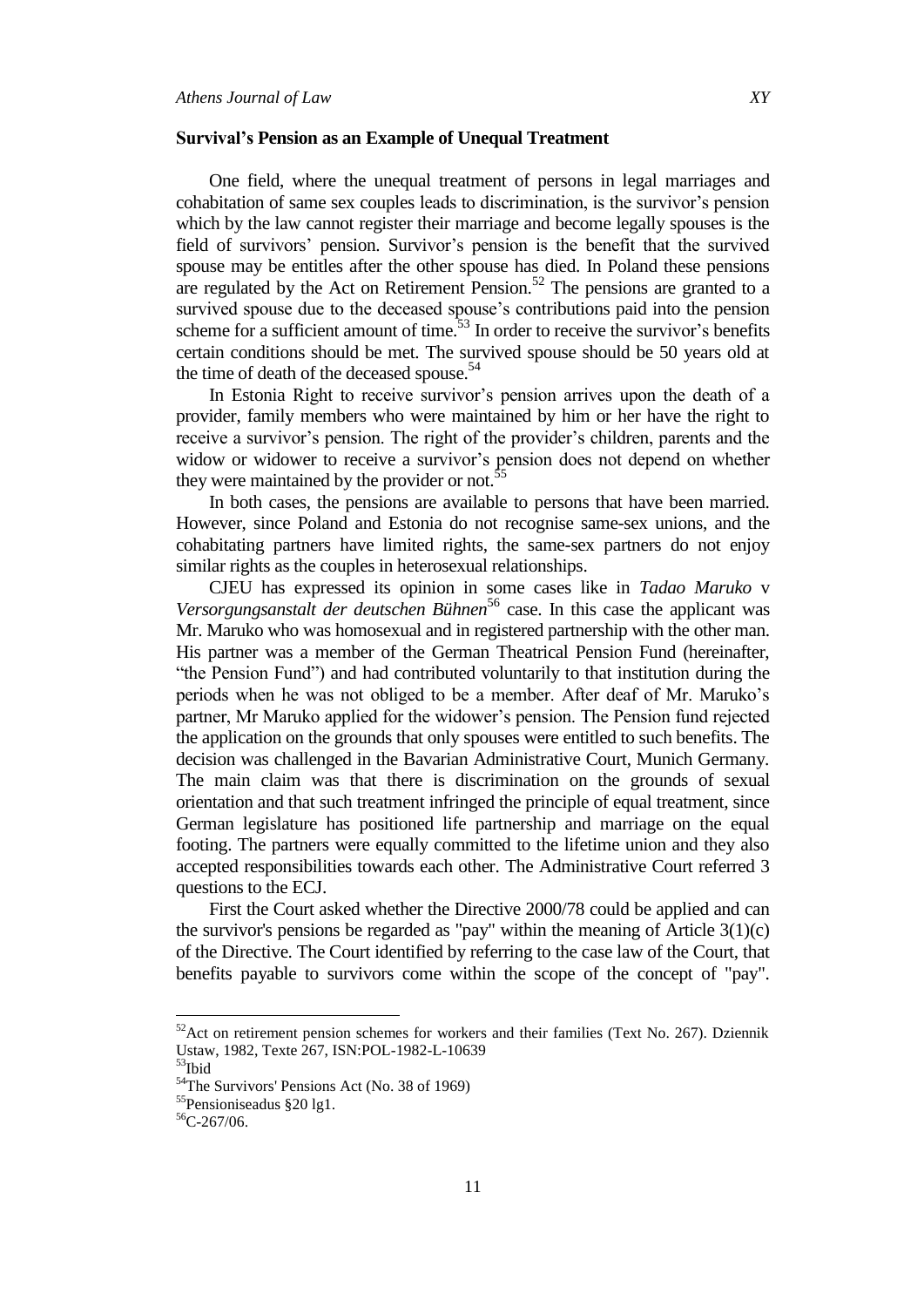Second the Court wanted to know, whether the provisions of Article 1 and Article 2(2)(a) of the Directive 2000/78 excludes provisions such as in the Pension Fund, under which a spouse that lived in life partnership, cannot receive survivor's benefits, equivalent to those offered to a surviving spouse. Answering this, the court concluded that there is discrimination and the case falls within the scope of Directive 2000/78. And thirdly they wanted to clarify if the combined provisions of Article 1 and 2(2)(a) of Directive 2000/78 excludes provisions such as presented in the Pensions Fund, is the discrimination on the grounds of sexual orientation permitted in the light of Recital 22 in the preamble to the Directive. According to the ECJ the widower's pensions should be classified as pay within the meaning of article 3(1)(c) of the Directive. To the next question, the Court ruled that, because the Directive's aim is to combat certain forms of discrimination in the field of employment, and when the situation of surviving life partner is comparable with that of a spouse, the denial of a survivor's benefit to life partners can be considered as direct discrimination within the meaning of articles 1 and  $2(2)(a)$  of the Directive. Regarding the third question and Recital 22 of the preamble to the directive, which states that "Directive is without prejudice to national laws on marital status and the benefits dependent thereon", the Court ruled the following: "The Court acknowledged that the civil status and its benefits fall within the competence of the Member States, but the decisions must still comply with the principle of non-discrimination. Therefore, the Recital 22 could not be taken into account."<sup>57</sup>

Another relevant case that needs to be taken into consideration is *Jürgen*  Römer v Freie und Hansestadt Hamburg<sup>58</sup>, where Mr.Römer was previous employee enjoying his retirement. Since 1969, he has been living with his partner Mr Alwin Ulrich. In 1999, they registered their partnership in the City of Hamburg using the available registration scheme and in 2001, they entered into partnership. Mr Römer requested for higher amount of his supplementary retirement due to his change of his status. However, his request for higher amount was denied and the case was brought later on before the ECJ for interpretation of Directive 2000/78. In this case the Court decided that same-sex couples should have equal access to pensions in the same way as heterosexuals under the Directive. The Court ruled that "if a member state has a registered partnership putting same-sex couples into a legal position comparable to married couples, exclusion from marriage benefits constitutes direct discrimination".<sup>59</sup>

## **Conclusion**

The research shows that the family law in general is still mainly regulated by the EU member states and there is little coordination between the states regarding rights of the same sex couples. There is still a strong need to create common rules

<sup>&</sup>lt;sup>57</sup>Ibid

<sup>58</sup>C-147/08.

<sup>59&</sup>lt;sub>Ibid</sub>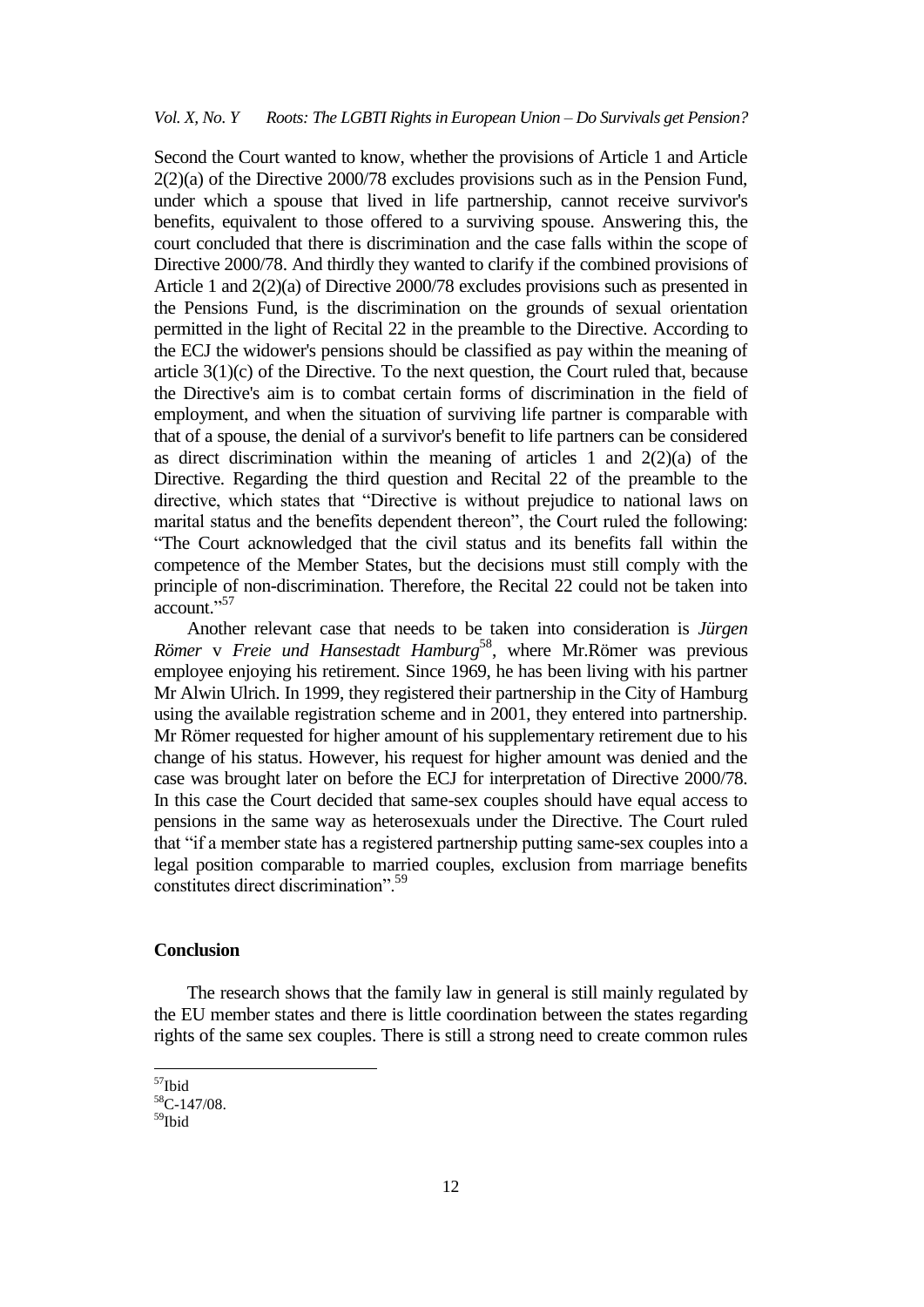based on the values of European Union to protect the same sex couples. Court of Justice of European Union has taken a clear stand for the protection of the same sex couples and their right to live together in another EU member state. This nevertheless does not change the fact that there are still many EU states that do not accept same sex partnerships or these partnerships are not equal to marriage. It leads to an unequal treatment in cases of inheritance or in custody of child care and also the survivor's pension.

Last decade countries of European Union have steadily recognised some forms of same-sex unions. But there are still some European states that do not recognise the marriage nor the registered partnerships. However, the number has increased starting from 2005. Now in most countries the same sex marriage or registered partnership is allowed. It is an important development as the number of same-sex relationships is also increasing.

The Lisbon Treaty and the Charter of Fundamental Rights and the European Convention of Human Rights are the main instruments that set the requirements for the protection of humans, promotion of equality and stabilising the principle of non-discrimination on all areas of life for all citizens of European Union.

Despite this there are still problematic issues due to the inconsistent application of the EU legislation and lack of coordination. These inconsistencies can especially be witnessed in the field of employment, where persons do not receive the equal payment from the pension funds, even in cases where the state has recognised some forms of same-sex unions. Furthermore, the protection cannot be extended to those couples that live in a state where same-sex unions are not recognised. This leads to the violation of equal treatment. *Tadao Maruko* v *Versorgungsanstalt der*  deutschen Bühnen<sup>60</sup> and *Römer* v FHH<sup>61</sup> cases have clarified some situations in the case of the direct discrimination on the grounds of the sexual orientation. However, this analysis has also shown that within the EU the inequality still exists. The fact that same-sex couples are not entitled equally to the survivor's pensions is more about the discrimination rather than the preservation of family life.

#### **References**

- Ashiagbor, D., Countouris, N. & I. Lianos (eds.) (2012). *The European Union after the Treaty of Lisbon.* Cambridge University Press, 137-138.
- Bonde, J-P. (ed.) (2009). *The Lisbon treaty - The readable version,* 3rd ed. Foundation for EU Democracy. Denmark: Notat Grafisk. www.euabc.com
- Ciobanu, C. (25 February 2020). "A Third of Poland Declared 'LGBT-Free Zone'". Balkan Insight. https://balkaninsight.com/2020/02/25/a-third-of-poland-declared-lgbt-free-zo ne
- Estonian Human Rights Centre, Attitudes towards LGBT topics in Estonia (2021 Survey). https://humanrights.ee/en/topics-main/equal-treatment/attitudes-towards-lgbt-topicsestonia/ 10.01.2022
- FRA. (2009). *Homofoobia ja diskrimineerimine seksuaalse sättumuse ja soolise identiteedi alusel Euroopa Liidu liikmesriikides*. II osa: sotsiaalne olukord.

 $\overline{\phantom{a}}$ 

 ${}^{60}$ C-267/06.

 ${}^{61}$ C-147/08.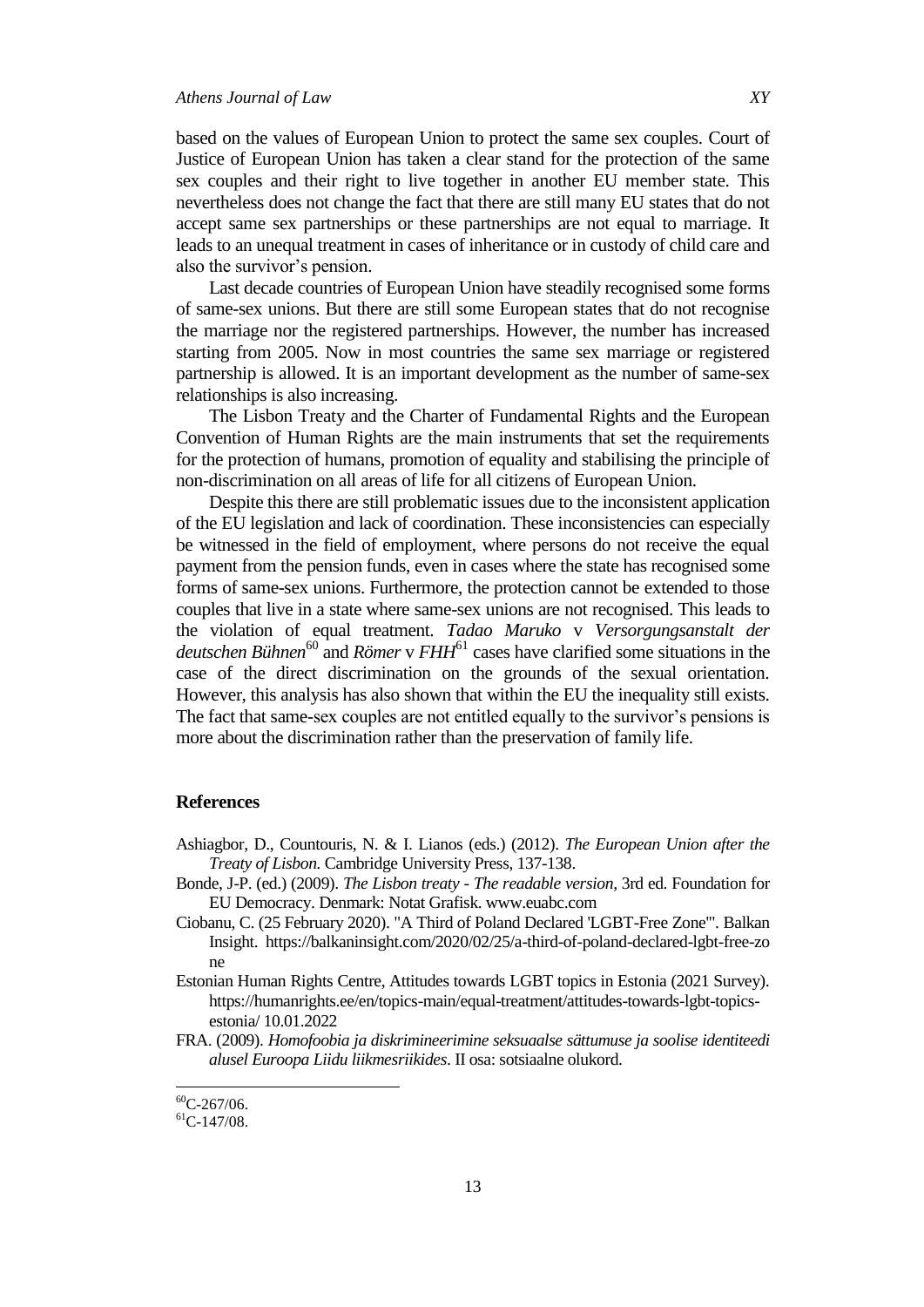*Vol. X, No. Y Roots: The LGBTI Rights in European Union – Do Survivals get Pension?*

- ILGA-Europe. (2014). *Annual Review of the Human Rights Situation of Lesbian, Gay, Bisexual, Trans and Intersex People in Europe*. Brussels, Belgium.
- Joamets, K. & L. Roots (2015). "Marriage of an Adolescent in the Context of Migration" in European studies – The Review of European Law, Economics and Politics, 2: 117−130.
- Johnson, P. (2015). *Marriage, Heteronormativity, and the European Court of Human Rights: A Reappraisal. International Journal of Law, Policy and the Family*. Oxford University Press.
- Kastelik-Smaza, A. (2018). "The application of the Charter of Fundamental Rights of the EU in Poland" in *Acta Universitatis Carolinae-Iuridica* 64(4):101-112.
- Kollman, K. (2009). "European Institutions, Transnational Networks and National Samesex Unions Policy: When Soft Law Hits Harder" in *Contemporary Politics* 15(1):37- 53. DOI: [10.1080/13569770802674204](https://doi.org/10.1080/13569770802674204)
- LaSala, M.C. (2011). ""It Would Have Been Impossible Before:" Reflections on Current Gay Life in Estonia" in *Journal of Homosexuality*, 58(3):427-439. DOI[:10.1080/009](http://dx.doi.org/10.1080/00918369.2011.546737) [18369.2011.546737](http://dx.doi.org/10.1080/00918369.2011.546737)
- Lee, M.Y. (2010). *Equality, Dignity and Same-sex Marriages: A Rights Disagreement in Democratic Societies*. Martinus Nijhoff Publishers, 17-18.
- Hodson, L. (2004). "Family Values: The Recognition of Same-Sex Relatioships in International Law" *in Netherlands Quarterly of Human Rights* 22(1):33-57.
- Meenan, H. (ed.) (2007). *Equality Law in an Enlarged European Union: Understanding the Article 13 Directives*. Cambridge: Cambridge University Press.
- Noack, R. (2019). Polish cities and provinces declare 'LGBT-free zones' as government ramps up "hate speech" in *Independen*t (22 July). https://www.independent.co.uk/ne ws/world/europe/poland-lgbt-free-zones-homophobia-hate-speech-law-justice-partya9013551.html
- Peers, S., Hervey, T., Kenner, J. & A. Ward (2014). *The EU Charter of Fundamental Rights: A commentary*. Oxford: Hart Publishing.
- Pelz, M.E. (2014). Europeanization, Party Systems, and LGBT Rights: The Cases of Estonia, Latvia, Montenegro, and Serbia. University of Toronto, Department of Political Science (Graduation paper).
- Piris, J-C., Merkel, A. (2017). *The Lisbon Treaty: A Legal and Political Analysis*. Cambridge: Cambridge University Press.
- Reid, G. (2021). "Poland Breaches EU Obligations Over LGBT, Women"s Rights" in *Gazeta Wyborcza* (24 February). https://www.hrw.org/news/2021/02/24/poland-brea ches-eu-obligations-over-lgbt-womens-rights#
- Roots, L. (2009). "The Impact of the Lisbon Treaty on the Development of EU Immigration Legislation" in *Croatian Yearbook of European Law and Policy* 5(1): 261-281.
- Roots, L. & K. Joamets (2018). "Cultural Aspects and Human Rights of Minors in the Process of Marriage in the European Union" in *Studii Europene* 11:11−34.
- Slootmaeckers, K., Touguet, H., Vermeersch, P. (eds.) (2016). *The EU Enlargement and Gay Politics: The Impact of Eastern Enlargement on Rights, Activism and Prejudice*. London: Palgrave Macmillan.
- Takács, J., Dombos, T., Mészáros, G. & P.T. Tóth (2012). "Don"t Ask, Don"t Tell, Don"t Bother: Homophobia and the Heteronorm in Hungary' in L. Trappolin, A. Gasparini & R. Winterute (eds.) *Confronting Homophobia in Europe. Social and Legal Perspectives*, at pp. 79-105. London: Hart Publishing.
- Takács, J. & Szalma, I. (2014). Gays in the Neighborhood?. European Attitudes about Homosexuality a Quarter Century after the Fall of the Soviet Union – Council for European studies (08 May).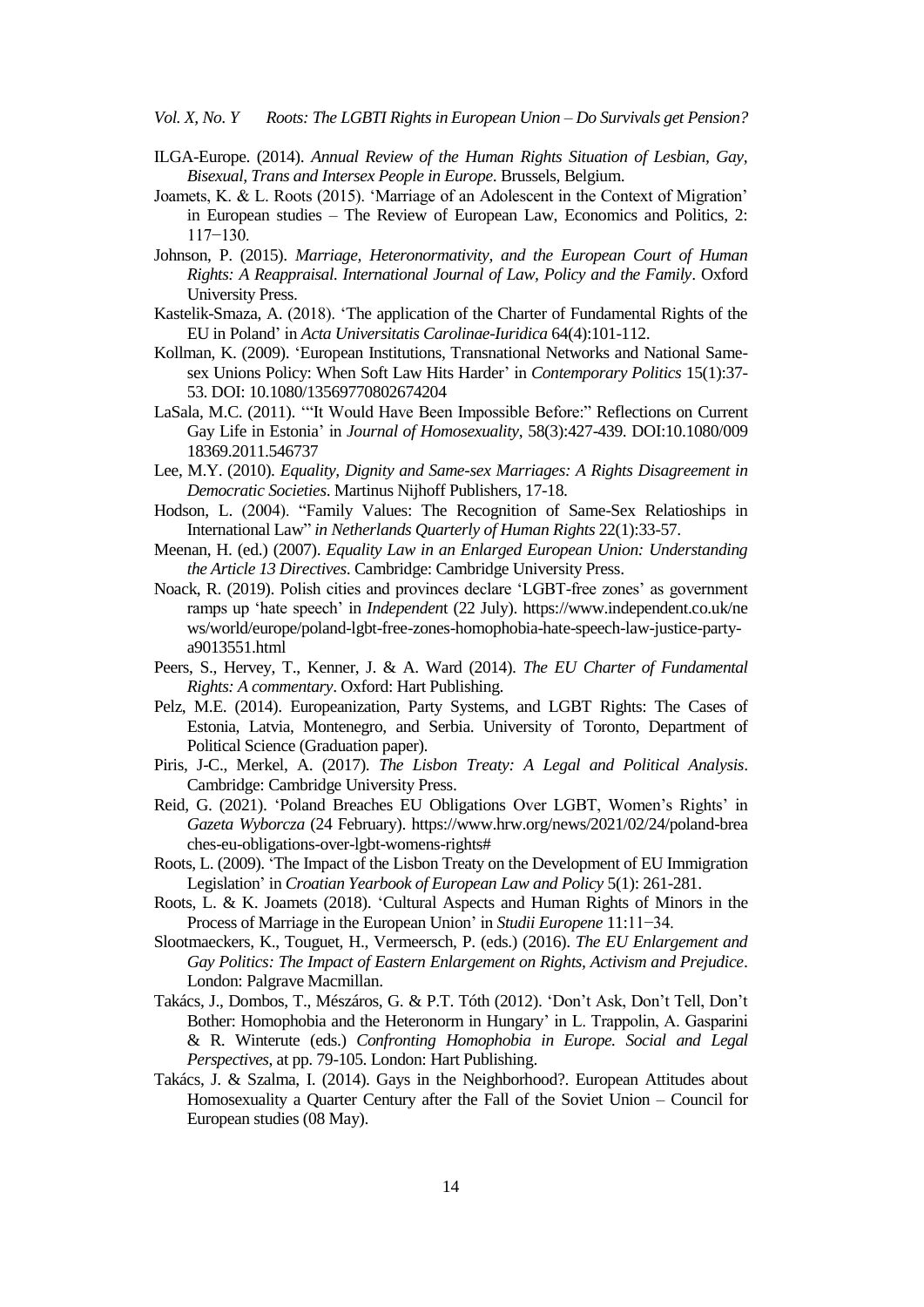Turu-uuringute AS. (2012). LGBT teemaline avaliku arvamuse uuring.

Weatherill, S. (2016). *Law and Values in the European Union*. New York: Oxford University Press.

## **Court cases Court of Justice of the European Union (ECJ)**

C-267/06 (2008). *Tadao Maruko* v *Versorgungsanstalt der deutschen Bühnen*, C-147/08 (2011). *Jürgen Römer* v *Freie und Hansestadt Hamburg* C-673/16 ( 2018). *Relu Adrian Coman and others* v *Inspectoratul General pentru Imigrări and others*

## **European Court of Human Rights (ECtHR)**

*Marckx* v *Belgium* (app. 6833/74) (13.06.1979) *Oliari and oth.* v *Italy* (app. 18766/11 and 36030/11) (21.10.2015) *Orlandi and oth.* v *Italy* (app. 26431/12; 26742/12; 44057/12; 60088/12)(14.12.2017) *Pajić* v *Croatia* (app. 68453/13) (23.02.2016) *Senchishak* v *Finland* (app. 5049/93) (18.11.2014) *Shalk and Kopf* v *Austria* (app. 30131/04)(24.06.2010) *Slivenko* v *Latvia* (app. 48321/99) (9.10.2003) *Taddeuci and McCall* v *Italy* (app. 51362/09) (30.6.2016) *Vallianatos and oth*. v *Greece* (app. 29381/09 and 32684/09) (07.11.2013) *X, Y and Z* v *The United Kingdom* (app. 21830/93)(22.4.1997)

#### **Legal Instruments**

- Act on retirement pension schemes for workers and their families (Text No. 267). Dziennik Ustaw, 1982, Texte 267, ISN:POL-1982-L-10639
- Charter of Fundamental Rights of the European Union. Official Journal C364/1. 18.12. 2000
- CNDC Consiliul Naţional pentru Combaterea Discriminării (C-81/12)
- Consolidated version of the Treaty on European Union. Official Journal C115/15. 09.05. 2008
- Consolidated version of the Treaty on the Functioning of the European Union. Official Journal C115/15. 09.05.2008.
- Declaration on the Elimination of All Forms of Intolerance and of Discrimination Based on Religion or Belief (1981)
- Directive 2004/38/EC

Konstytucja Rzeczypospolitej Polskiej of 2 April 1997

- Pensioniseadus, RT I 2009, 60, 395, https://www.riigiteataja.ee/en/eli/505012021009/ consolide, 10.01.2022
- The Constitution of Estonia
- The Constitution of the Republic of Poland
- The Employment Equality Framework Directive Council Directive 2000/78/EC of 27 November 2000 - OJ L 303, 2.12.2000, 16–22
- The Family and Guardianship Code 1964, Poland
- The Penal Code Act of 6 June 1997
- The Survivors' Pensions Act (No. 38 of 1969), Poland